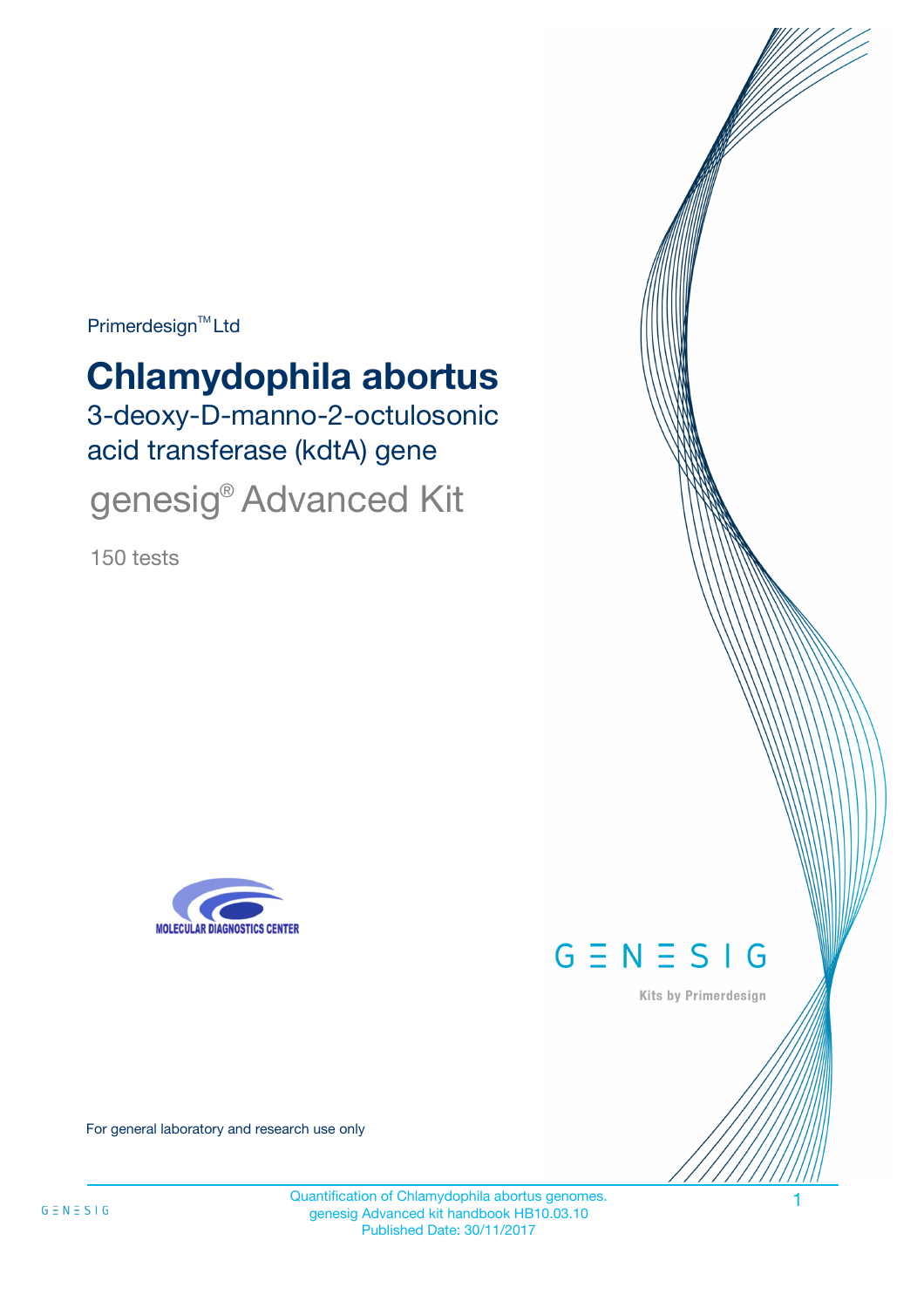## Introduction to Chlamydophila abortus

Chlamydophila abortus is an obligate Gram-negative bacterium of the Chlamydiaceae family with two membranes and no flagella. The genome of this species is circular in conformation with a total length of 1.14 Mbp and contains 961 genes, not all of which have a known function. C. abortus infection can be found in livestock such as cows, goats, pigs and sheep causing abortion and therefore presenting a significant zoonotic risk.

The metabolically inactive, infectious form (elementary body) bind to host oviduct cells triggering phagocytosis. This results in the bacterium residing in a protective vacuole which enables differentiation of the elementary body to a reticulate body and evasion of the host immune system. Within this inclusion vacuole, binary fission occurs over several days and is followed by transformation back to elementary bodies which are subsequently release by cell lysis or exocytosis enabling infection of neighbouring cells.

In females livestock infection can cause abortion which may be associated with retained placenta and uterine discharge or sterility. In males, C. abortus infections may lead to formation of atrophic testes. Other symptoms can also include cough, keratoconjunctivitis, arthritis and encephalitis.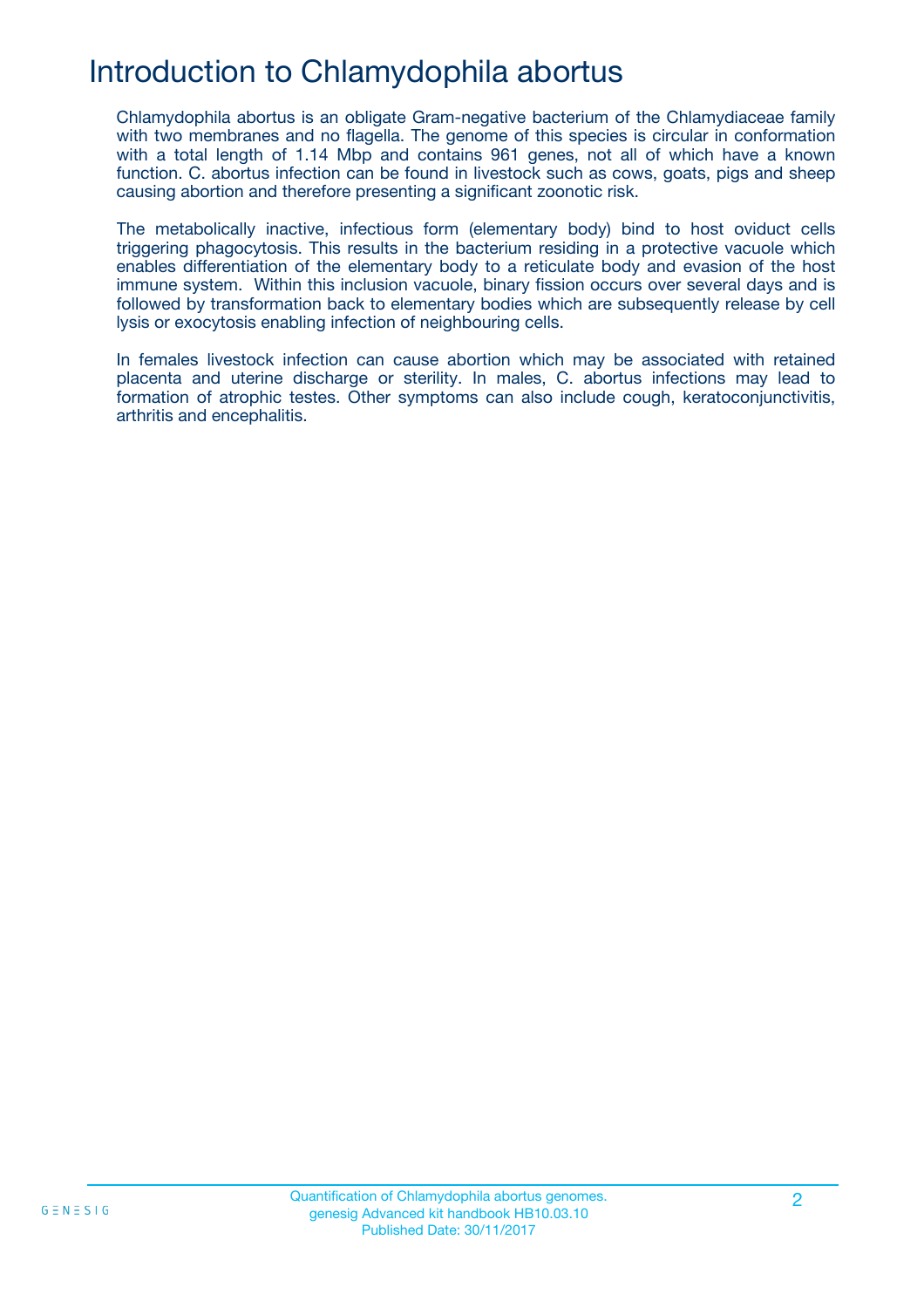# **Specificity**

The Primerdesign genesig Kit for Chlamydophila abortus (C.abortus) genomes is designed for the in vitro quantification of C.abortus genomes. The kit is designed to have the broadest detection profile possible whilst remaining specific to the C.abortus genome.

The primers and probe sequences in this kit have 100% homology with a broad range of C. abortus sequences based on a comprehensive bioinformatics analysis.

Our kit for C. abortus has been designed for the specific and exclusive in vitro quantification of this species and does not detect other Chlamydophila.

If you require further information, or have a specific question about the detection profile of this kit then please send an e.mail to enquiry@primerdesign.co.uk and our bioinformatics team will answer your question.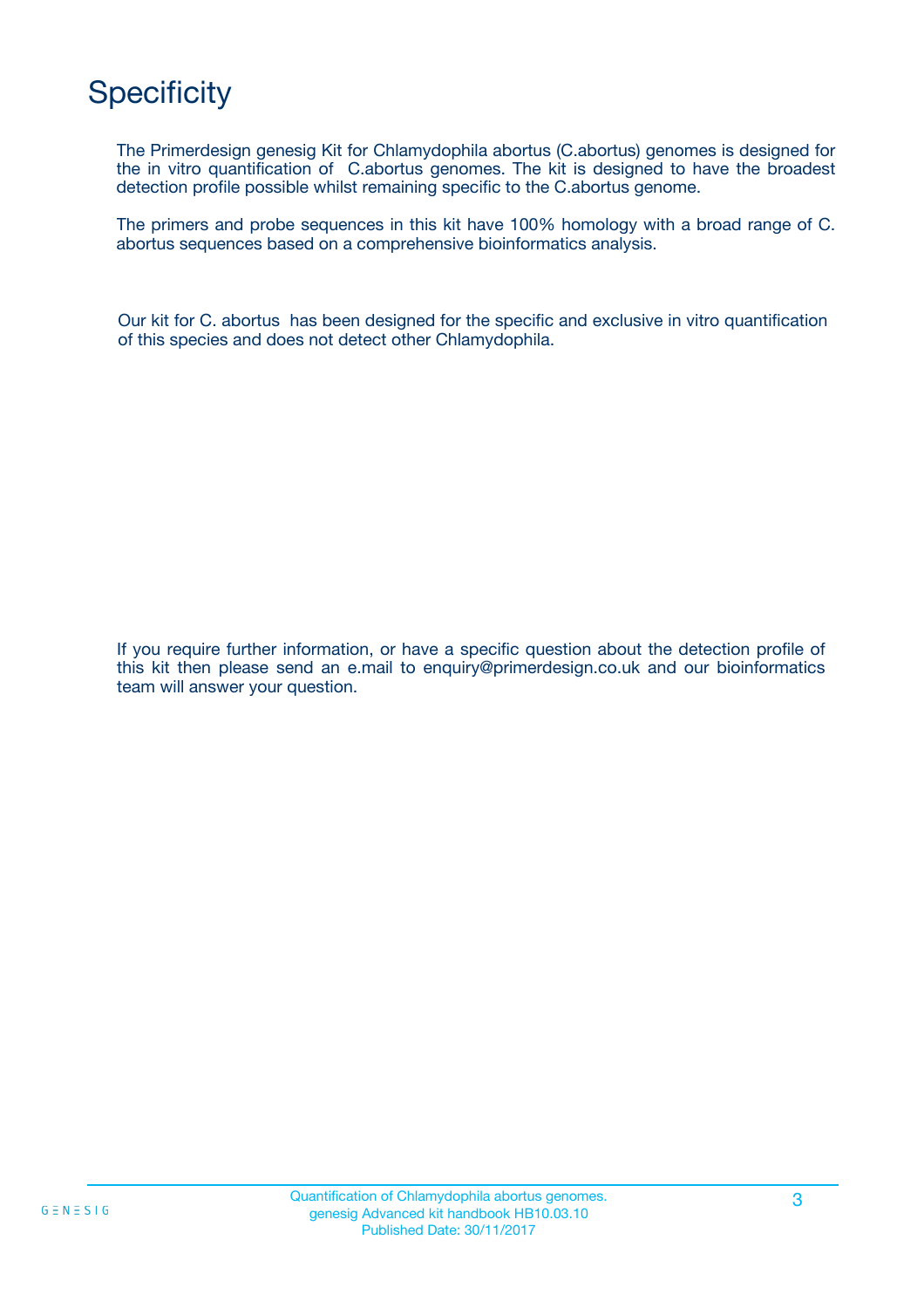## Kit contents

- **C.abortus specific primer/probe mix (150 reactions BROWN)** FAM labelled
- **C.abortus positive control template (for Standard curve RED)**
- **Internal extraction control primer/probe mix (150 reactions BROWN)** VIC labelled as standard
- **Internal extraction control DNA (150 reactions BLUE)**
- **Endogenous control primer/probe mix (150 reactions BROWN)** FAM labelled
- **RNase/DNase free water (WHITE)** for resuspension of primer/probe mixes
- **Template preparation buffer (YELLOW)** for resuspension of internal control template, positive control template and standard curve preparation

### Reagents and equipment to be supplied by the user

#### **Real-time PCR Instrument**

#### **DNA extraction kit**

This kit is recommended for use with genesig Easy DNA/RNA extraction kit. However, it is designed to work well with all processes that yield high quality DNA with minimal PCR inhibitors.

#### **oasig**TM **lyophilised or Precision**®**PLUS 2X qPCR Master Mix**

This kit is intended for use with oasig or PrecisionPLUS2X qPCR Master Mix.

**Pipettors and Tips**

**Vortex and centrifuge**

#### **Thin walled 1.5 ml PCR reaction tubes**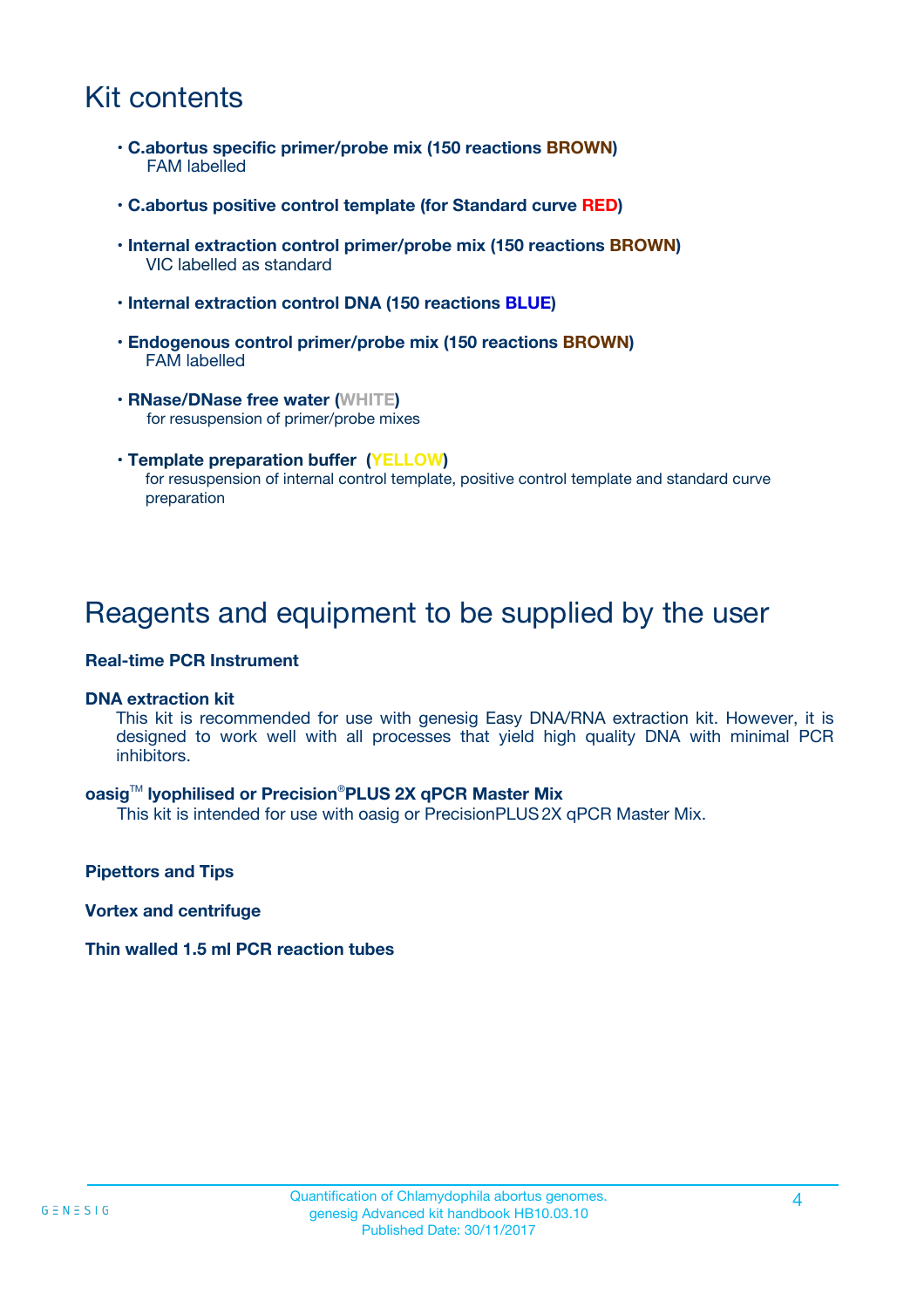### Kit storage and stability

This kit is stable at room temperature but should be stored at -20ºC on arrival. Once the lyophilised components have been resuspended they should not be exposed to temperatures above -20°C for longer than 30 minutes at a time and unnecessary repeated freeze/thawing should be avoided. The kit is stable for six months from the date of resuspension under these circumstances.

If a standard curve dilution series is prepared this can be stored frozen for an extended period. If you see any degradation in this serial dilution a fresh standard curve can be prepared from the positive control.

Primerdesign does not recommend using the kit after the expiry date stated on the pack.

### Suitable sample material

All kinds of sample material suited for PCR amplification can be used. Please ensure the samples are suitable in terms of purity, concentration, and DNA integrity (An internal PCR control is supplied to test for non specific PCR inhibitors). Always run at least one negative control with the samples. To prepare a negative-control, replace the template DNA sample with RNase/DNase free water.

### Dynamic range of test

Under optimal PCR conditions genesig C.abortus detection kits have very high priming efficiencies of >95% and can detect less than 100 copies of target template.

## Notices and disclaimers

This product is developed, designed and sold for research purposes only. It is not intended for human diagnostic or drug purposes or to be administered to humans unless clearly expressed for that purpose by the Food and Drug Administration in the USA or the appropriate regulatory authorities in the country of use. During the warranty period Primerdesign genesig detection kits allow precise and reproducible data recovery combined with excellent sensitivity. For data obtained by violation to the general GLP guidelines and the manufacturer's recommendations the right to claim under guarantee is expired. PCR is a proprietary technology covered by several US and foreign patents. These patents are owned by Roche Molecular Systems Inc. and have been sub-licensed by PE Corporation in certain fields. Depending on your specific application you may need a license from Roche or PE to practice PCR. Additional information on purchasing licenses to practice the PCR process may be obtained by contacting the Director of Licensing at Roche Molecular Systems, 1145 Atlantic Avenue, Alameda, CA 94501 or Applied Biosystems business group of the Applera Corporation, 850 Lincoln Centre Drive, Foster City, CA 94404. In addition, the 5' nuclease assay and other homogeneous amplification methods used in connection with the PCR process may be covered by U.S. Patents 5,210,015 and 5,487,972, owned by Roche Molecular Systems, Inc, and by U.S. Patent 5,538,848, owned by The Perkin-Elmer Corporation.

# Trademarks

Primerdesign™ is a trademark of Primerdesign Ltd.

genesig $^\circledR$  is a registered trademark of Primerdesign Ltd.

The PCR process is covered by US Patents 4,683,195, and 4,683,202 and foreign equivalents owned by Hoffmann-La Roche AG. BI, ABI PRISM® GeneAmp® and MicroAmp® are registered trademarks of the Applera Genomics (Applied Biosystems Corporation). BIOMEK® is a registered trademark of Beckman Instruments, Inc.; iCycler™ is a registered trademark of Bio-Rad Laboratories, Rotor-Gene is a trademark of Corbett Research. LightCycler™ is a registered trademark of the Idaho Technology Inc. GeneAmp®, TaqMan® and AmpliTaqGold® are registered trademarks of Roche Molecular Systems, Inc., The purchase of the Primerdesign™ reagents cannot be construed as an authorization or implicit license to practice PCR under any patents held by Hoffmann-LaRoche Inc.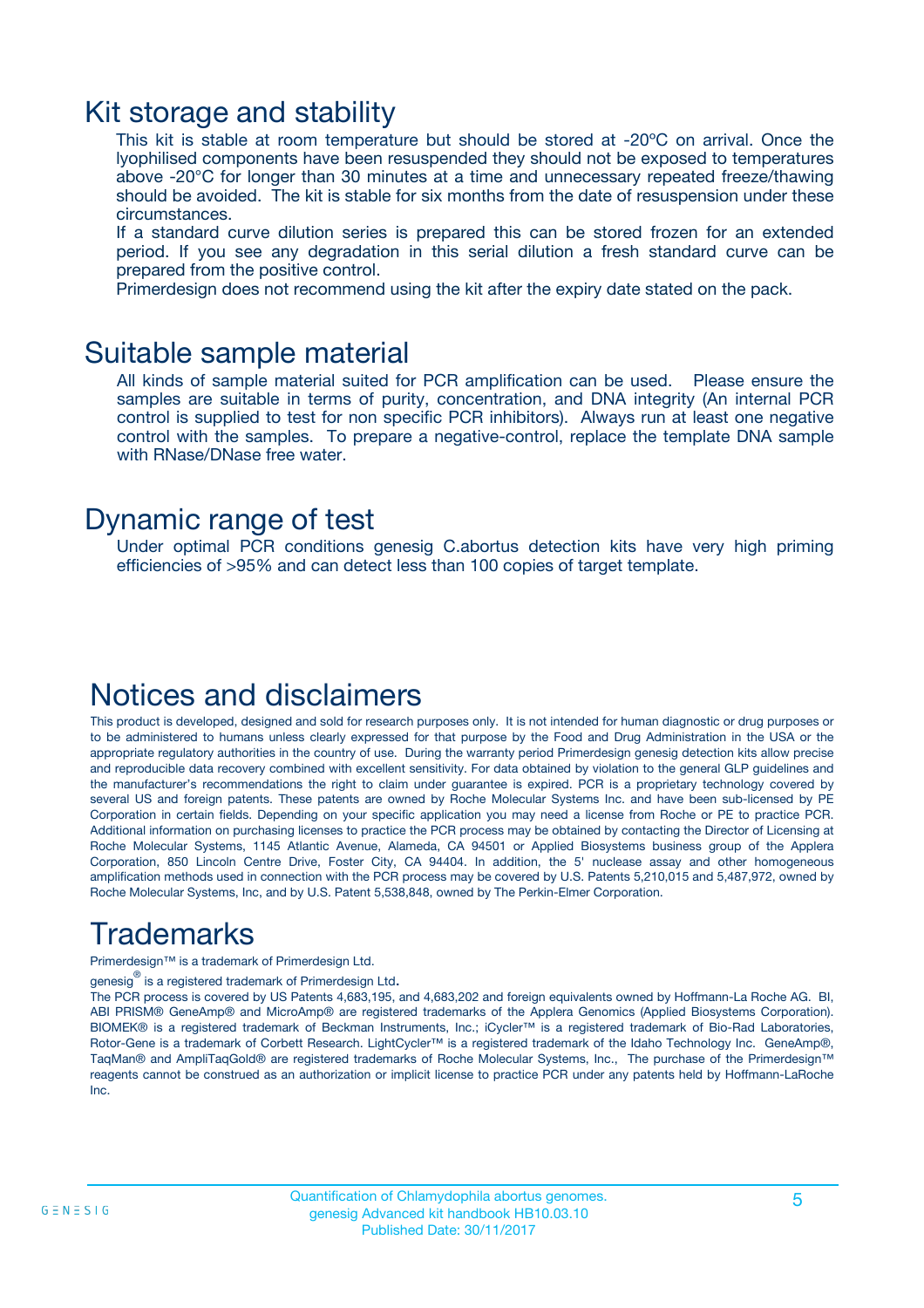### Principles of the test

#### **Real-time PCR**

A C.abortus specific primer and probe mix is provided and this can be detected through the FAM channel.

The primer and probe mix provided exploits the so-called TaqMan® principle. During PCR amplification, forward and reverse primers hybridize to the C.abortus DNA. A fluorogenic probe is included in the same reaction mixture which consists of a DNA probe labeled with a 5`-dye and a 3`-quencher. During PCR amplification, the probe is cleaved and the reporter dye and quencher are separated. The resulting increase in fluorescence can be detected on a range of qPCR platforms.

#### **Positive control**

For copy number determination and as a positive control for the PCR set up, the kit contains a positive control template. This can be used to generate a standard curve of C.abortus copy number / Cq value. Alternatively the positive control can be used at a single dilution where full quantitative analysis of the samples is not required. Each time the kit is used, at least one positive control reaction must be included in the run. A positive result indicates that the primers and probes for detecting the target C.abortus gene worked properly in that particular experimental scenario. If a negative result is obtained the test results are invalid and must be repeated. Care should be taken to ensure that the positive control does not contaminate any other kit component which would lead to false-positive results. This can be achieved by handling this component in a Post PCR environment. Care should also be taken to avoid cross-contamination of other samples when adding the positive control to the run. This can be avoided by sealing all other samples and negative controls before pipetting the positive control into the positive control well.

#### **Negative control**

To validate any positive findings a negative control reaction should be included every time the kit is used. For this reaction the RNase/DNase free water should be used instead of template. A negative result indicates that the reagents have not become contaminated while setting up the run.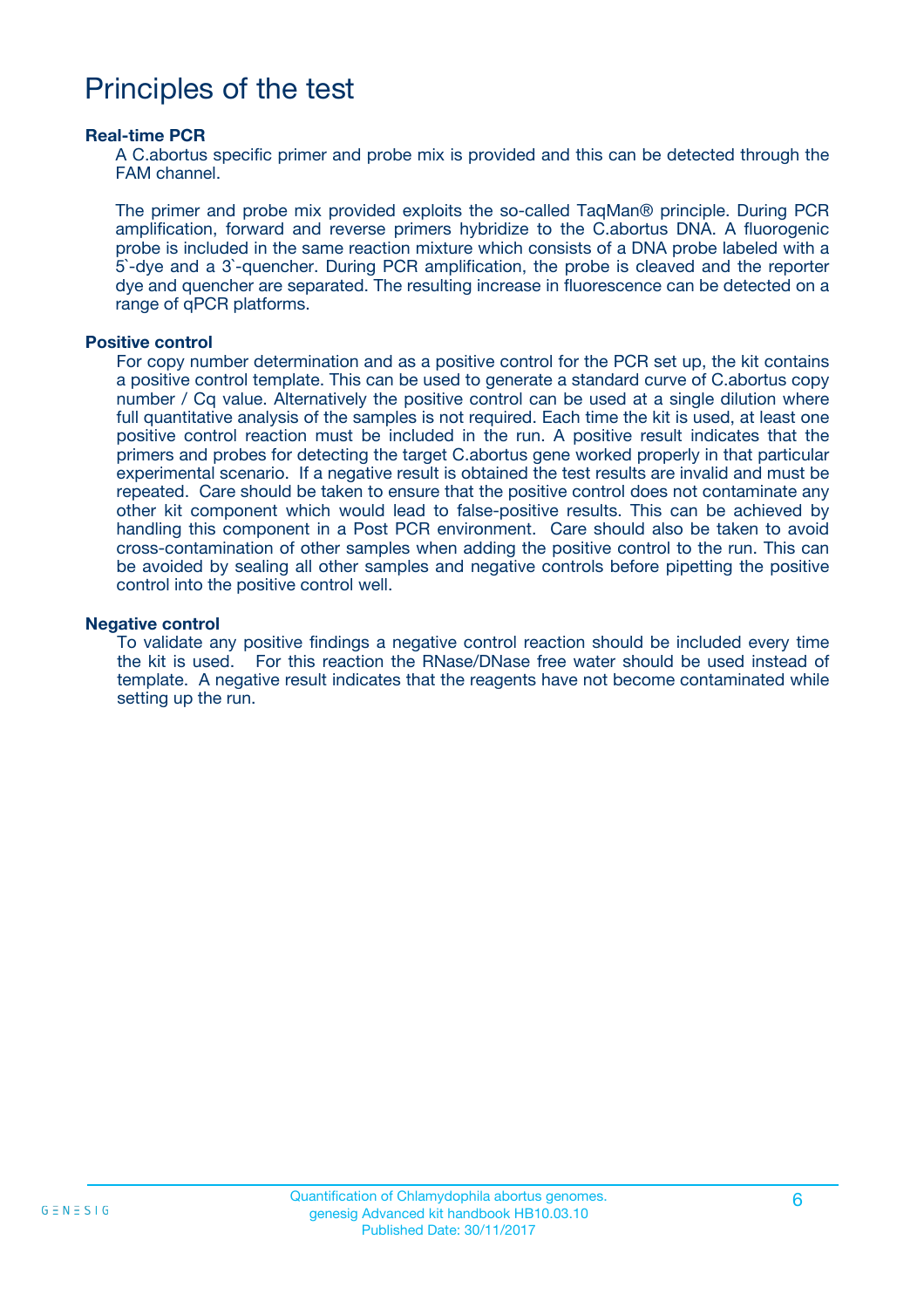#### **Internal DNA extraction control**

When performing DNA extraction, it is often advantageous to have an exogenous source of DNA template that is spiked into the lysis buffer. This control DNA is then co-purified with the sample DNA and can be detected as a positive control for the extraction process. Successful co-purification and qPCR for the control DNA also indicates that PCR inhibitors are not present at a high concentration.

A separate primer and probe mix are supplied with this kit to detect the exogenous DNA using qPCR. The primers are present at PCR limiting concentrations which allows multiplexing with the target sequence primers. Amplification of the control DNA does not interfere with detection of the C.abortus target DNA even when present at low copy number. The Internal control is detected through the VIC channel and gives a Cq value of 28+/-3.

#### **Endogenous control**

To confirm extraction of a valid biological template, a primer and probe mix is included to detect an endogenous gene. Detection of the endogenous control is through the FAM channel and it is NOT therefore possible to perform a multiplex with the C.abortus primers. A poor endogenous control signal may indicate that the sample did not contain sufficient biological material.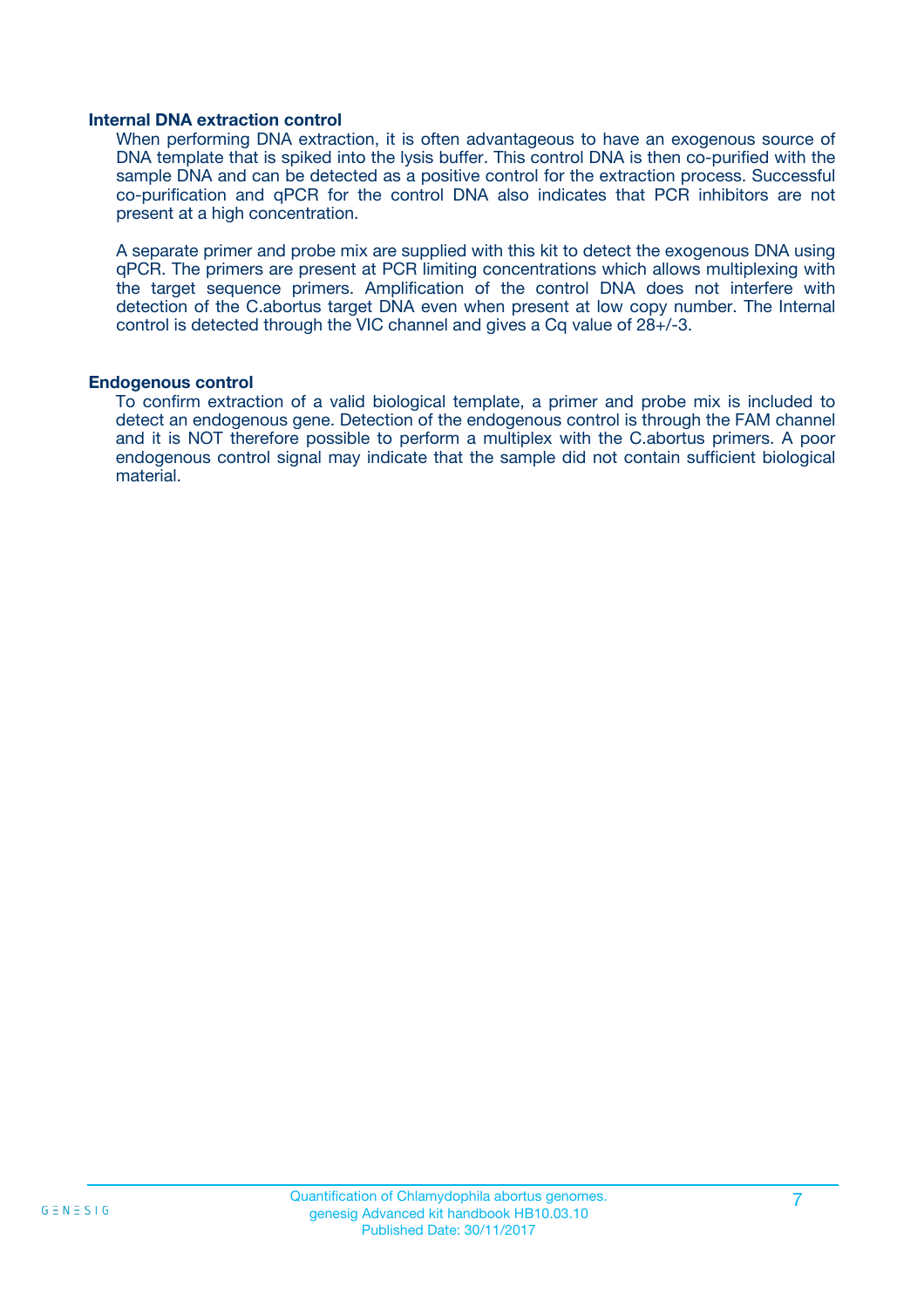### Resuspension protocol

To minimize the risk of contamination with foreign DNA, we recommend that all pipetting be performed in a PCR clean environment. Ideally this would be a designated PCR lab or PCR cabinet. Filter tips are recommended for all pipetting steps.

- **1. Pulse-spin each tube in a centrifuge before opening.** This will ensure lyophilised primer and probe mix is in the base of the tube and is not spilt upon opening the tube.
- **2. Resuspend the primer/probe mixes in the RNase/DNase free water supplied, according to the table below:**

To ensure complete resuspension, vortex each tube thoroughly.

| Component - resuspend in water                       |          |  |
|------------------------------------------------------|----------|--|
| <b>Pre-PCR pack</b>                                  |          |  |
| C.abortus primer/probe mix (BROWN)                   | $165$ µ  |  |
| Internal extraction control primer/probe mix (BROWN) | $165$ µl |  |
| Endogenous control primer/probe mix (BROWN)          | 165 µl   |  |

**3. Resuspend the internal control template and positive control template in the template preparation buffer supplied, according to the table below:** To ensure complete resuspension, vortex each tube thoroughly.

| Component - resuspend in template preparation buffer |  |  |  |
|------------------------------------------------------|--|--|--|
| <b>Pre-PCR heat-sealed foil</b>                      |  |  |  |
| Internal extraction control DNA (BLUE)               |  |  |  |
| <b>Post-PCR heat-sealed foil</b>                     |  |  |  |
| C.abortus Positive Control Template (RED) *          |  |  |  |

\* This component contains high copy number template and is a VERY significant contamination risk. It must be opened and handled in a separate laboratory environment, away from the other components.

### DNA extraction

The internal extraction control DNA can be added either to the DNA lysis/extraction buffer or to the DNA sample once it has been resuspended in lysis buffer.

**DO NOT add the internal extraction control DNA directly to the unprocessed biological sample as this will lead to degradation and a loss in signal.**

- **1. Add 4µl of the Internal extraction control DNA (BLUE) to each sample in DNA lysis/extraction buffer per sample.**
- **2. Complete DNA extraction according to the manufacturers protocols.**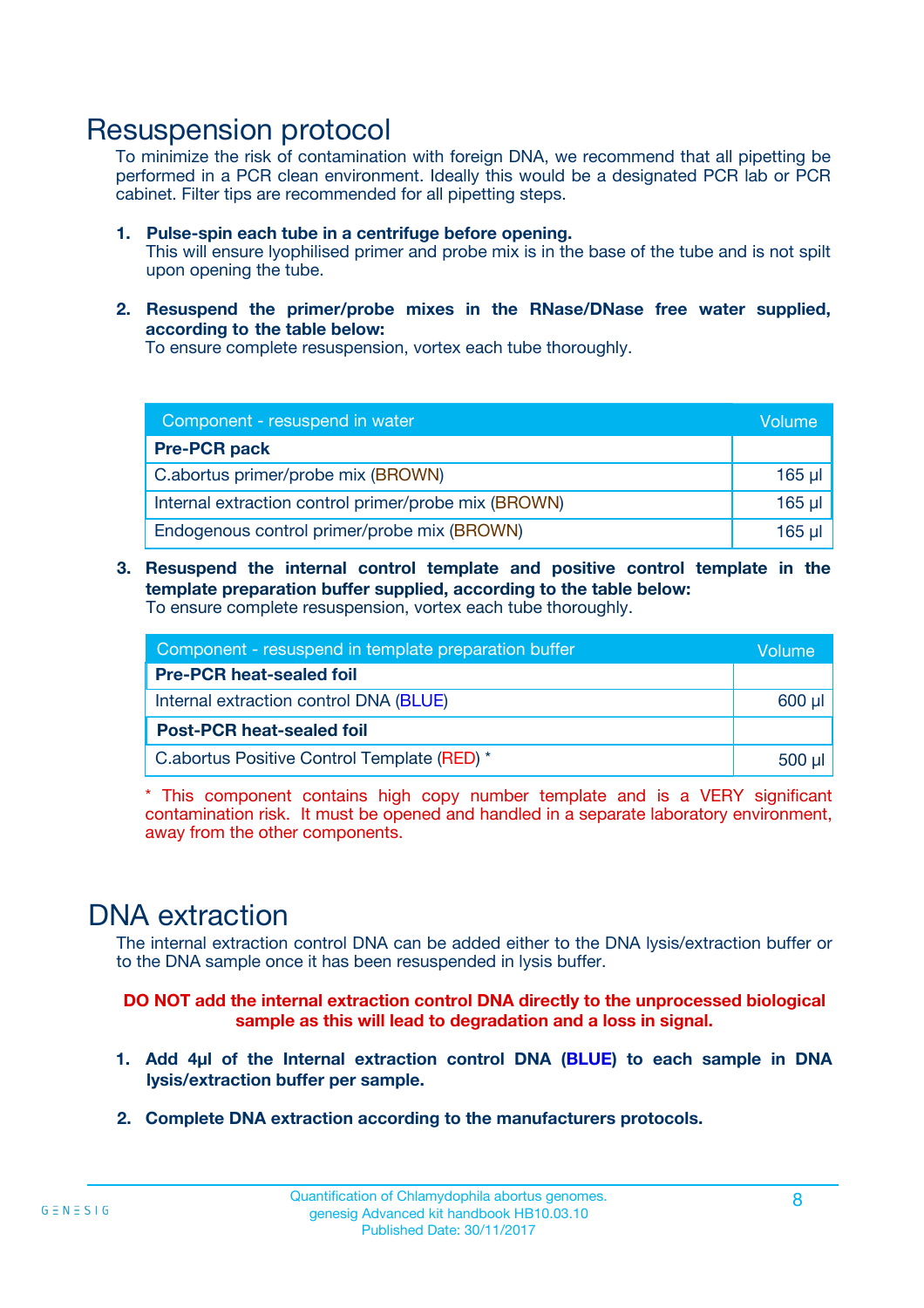# qPCR detection protocol

**1. For each DNA sample prepare a reaction mix according to the table below:** Include sufficient reactions for positive and negative controls.

| Component                                            | Volume   |
|------------------------------------------------------|----------|
| oasig or PrecisionPLUS 2X qPCR Master Mix            | 10 $\mu$ |
| C.abortus primer/probe mix (BROWN)                   | 1 µI     |
| Internal extraction control primer/probe mix (BROWN) | 1 µl     |
| <b>RNase/DNase free water (WHITE)</b>                | $3 \mu$  |
| <b>Final Volume</b>                                  | 15 µl    |

**2. For each DNA sample prepare an endogenous control reaction according to the table below (Optional):**

**This control reaction will provide useful information regarding the quality of the biological sample.**

| Component                                   | Volume   |
|---------------------------------------------|----------|
| oasig or PrecisionPLUS 2X qPCR Master Mix   | $10 \mu$ |
| Endogenous control primer/probe mix (BROWN) | 1 µI     |
| <b>RNase/DNase free water (WHITE)</b>       | $4 \mu$  |
| <b>Final Volume</b>                         | 15 µl    |

- **3. Pipette 15µl of each mix into individual wells according to your qPCR experimental plate set up.**
- **4. Prepare sample DNA templates for each of your samples.**
- **5. Pipette 5µl of DNA template into each well, according to your experimental plate set up.**

For negative control wells use 5µl of RNase/DNase free water. The final volume in each well is 20ul.

**6. If a standard curve is included for quantitative analysis, prepare a reaction mix according to the table below:**

| Component                                 | Volume  |
|-------------------------------------------|---------|
| oasig or PrecisionPLUS 2X qPCR Master Mix | 10 µl   |
| C.abortus primer/probe mix (BROWN)        | 1 µI    |
| <b>RNase/DNase free water (WHITE)</b>     | $4 \mu$ |
| <b>Final Volume</b>                       | 15 µl   |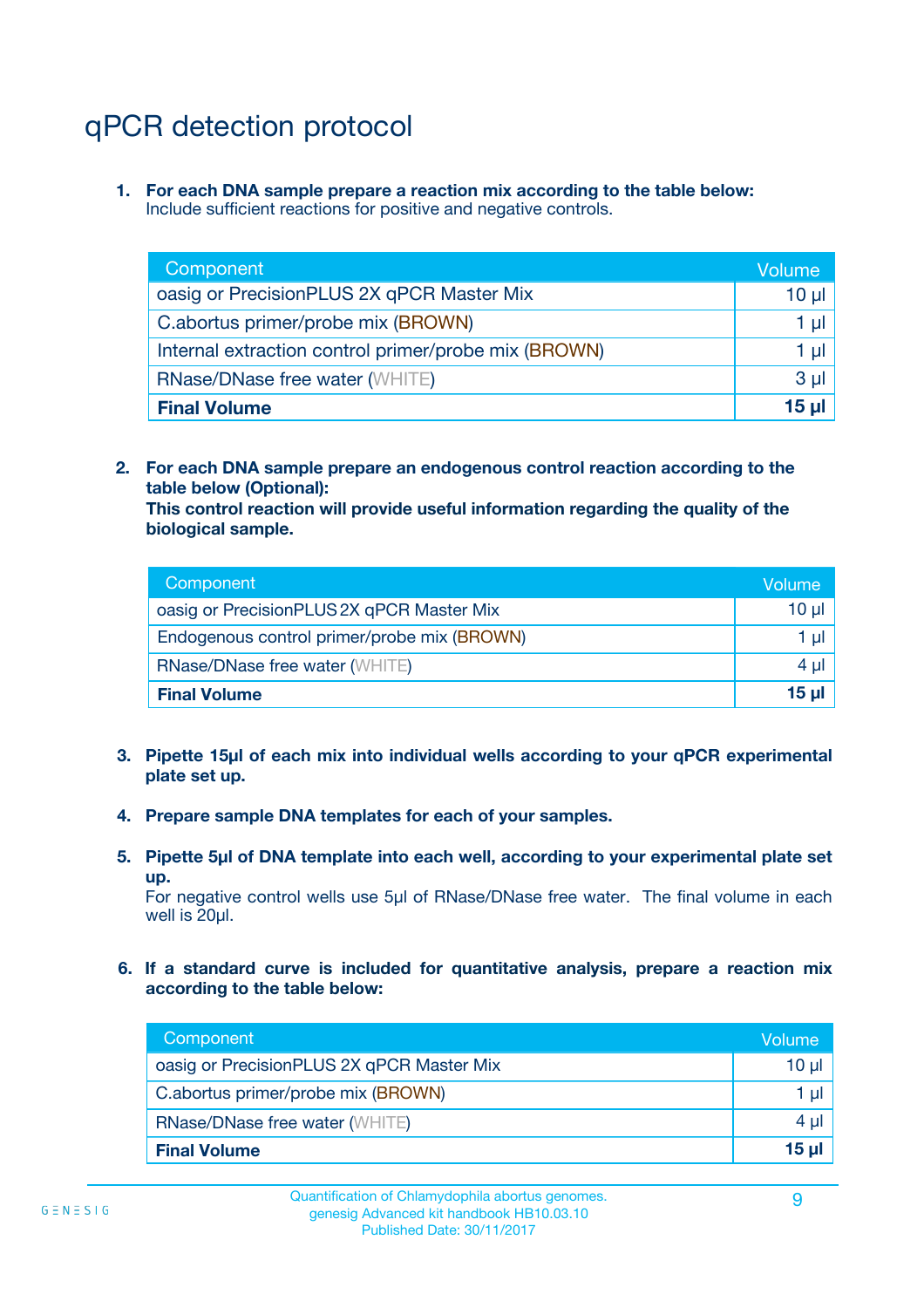#### **7. Preparation of standard curve dilution series.**

- 1) Pipette 90µl of template preparation buffer into 5 tubes and label 2-6
- 2) Pipette 10µl of Positive Control Template (RED) into tube 2
- 3) Vortex thoroughly
- 4) Change pipette tip and pipette 10µl from tube 2 into tube 3
- 5) Vortex thoroughly

Repeat steps 4 and 5 to complete the dilution series

| <b>Standard Curve</b>         | <b>Copy Number</b>     |
|-------------------------------|------------------------|
| Tube 1 Positive control (RED) | $2 \times 10^5$ per µl |
| Tube 2                        | $2 \times 10^4$ per µl |
| Tube 3                        | $2 \times 10^3$ per µl |
| Tube 4                        | $2 \times 10^2$ per µl |
| Tube 5                        | $20$ per $\mu$         |
| Tube 6                        | 2 per µl               |

**8. Pipette 5µl of standard template into each well for the standard curve according to your experimental plate set up.** The final volume in each well is 20µl.

# qPCR amplification protocol

Amplification conditions using oasig or PrecisionPLUS 2X qPCR Master Mix.

|             | <b>Step</b>       | <b>Time</b>     | <b>Temp</b> |
|-------------|-------------------|-----------------|-------------|
|             | Enzyme activation | 2 min           | 95 °C       |
| Cycling x50 | Denaturation      | 10 <sub>s</sub> | 95 °C       |
|             | DATA COLLECTION * | 60 s            | 60 °C       |

\* Fluorogenic data should be collected during this step through the FAM and VIC channels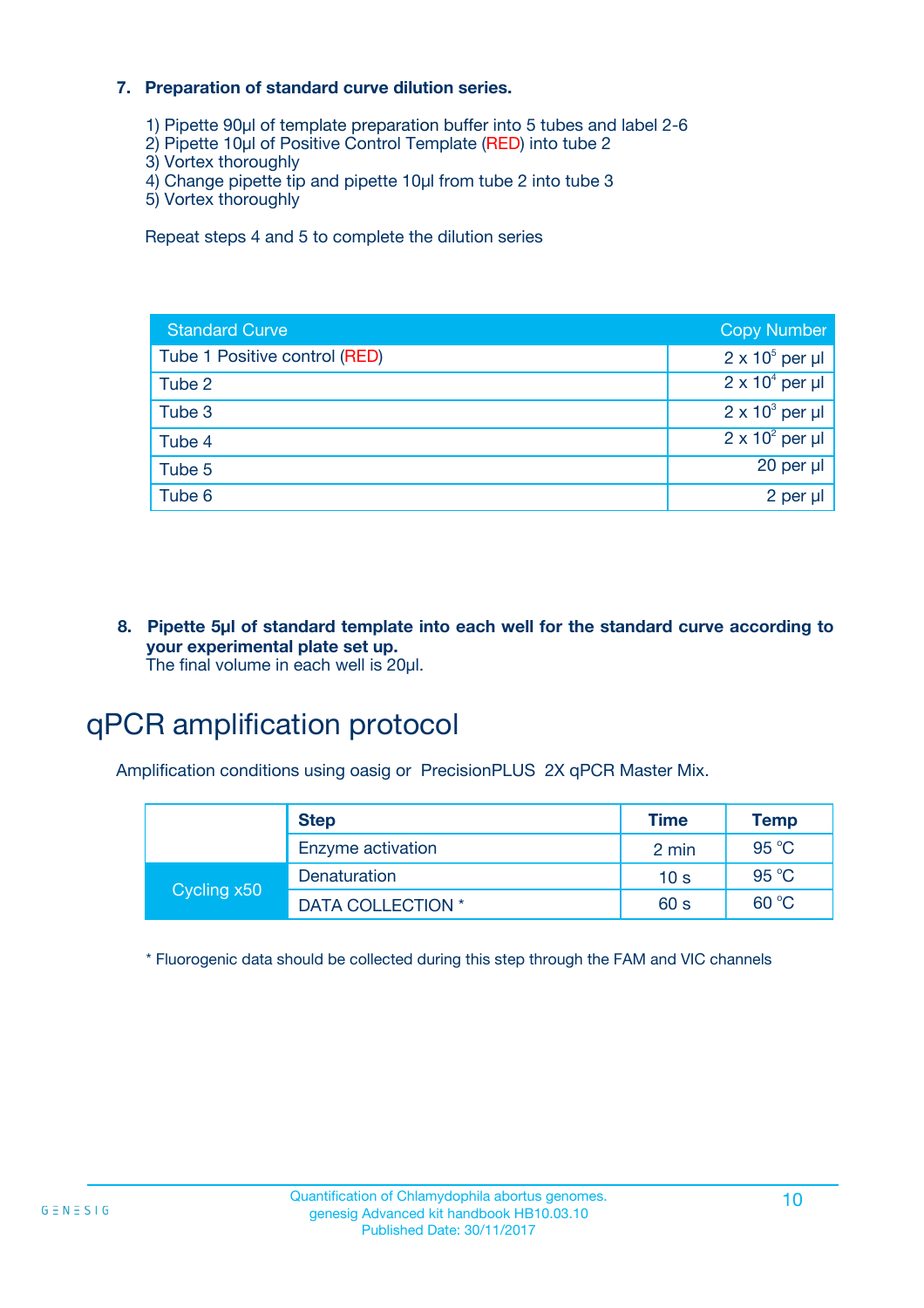# Interpretation of results

| <b>Target</b><br>(FAM) | <b>Internal</b><br>control<br>(NIC) | <b>Positive</b><br>control | <b>Negative</b><br>control | Interpretation                                                                                                  |
|------------------------|-------------------------------------|----------------------------|----------------------------|-----------------------------------------------------------------------------------------------------------------|
| $\leq 30$              | $+ 1 -$                             | ÷                          |                            | <b>POSITIVE QUANTITATIVE RESULT</b><br>calculate copy number                                                    |
| > 30                   | ٠                                   | ÷                          |                            | <b>POSITIVE QUANTITATIVE RESULT</b><br>calculate copy number                                                    |
| > 30                   |                                     | ÷                          |                            | <b>POSITIVE QUALITATIVE RESULT</b><br>do not report copy number as this<br>may be due to poor sample extraction |
|                        | ٠                                   | ÷                          |                            | <b>NEGATIVE RESULT</b>                                                                                          |
| $+ 1 -$                | $+ 1 -$                             | ÷                          | $\leq 35$                  | <b>EXPERIMENT FAILED</b><br>due to test contamination                                                           |
| $+ 1 -$                | $+ 1 -$                             | ÷                          | > 35                       | $\star$                                                                                                         |
|                        |                                     | ÷                          |                            | <b>SAMPLE PREPARATION FAILED</b>                                                                                |
|                        |                                     |                            | $+$ /                      | <b>EXPERIMENT FAILED</b>                                                                                        |

Positive control template (**RED**) is expected to amplify between Cq 16 and 23. Failure to satisfy this quality control criterion is a strong indication that the experiment has been compromised.

\*Where the test sample is positive and the negative control is positive with a  $Ca > 35$ , the sample must be reinterpreted based on the relative signal strength of the two results:



If the sample amplifies  $> 5$  Cq earlier than the negative control then the sample should be reinterpreted (via the table above) with the negative control verified as negative.



If the sample amplifies  $< 5$  Cq earlier than the negative control then the positive sample result is invalidated and<br>the result should be determined  $the$  result should be inconclusive due to test contamination. The test for this sample should be repeated.